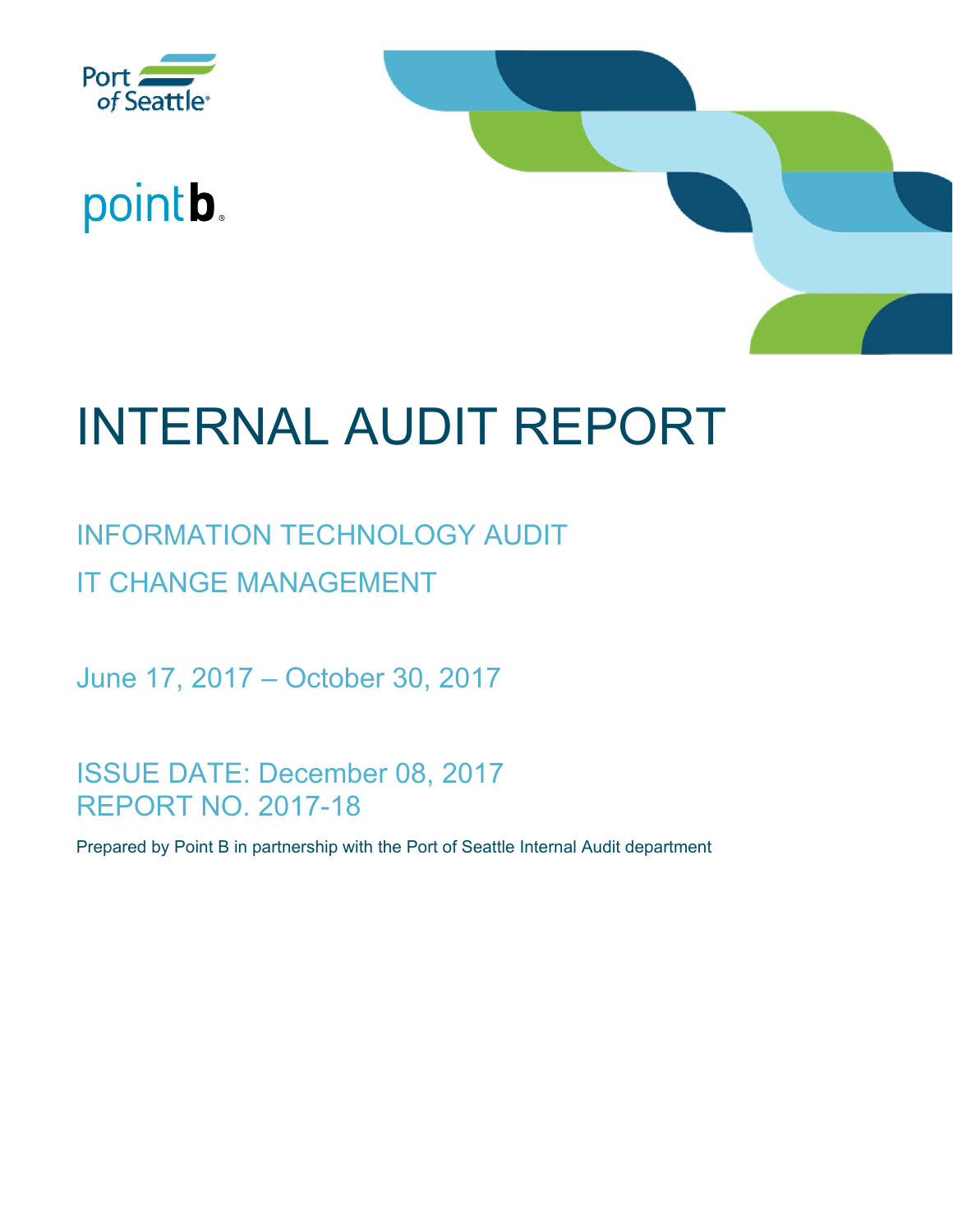

# **TABLE OF CONTENTS**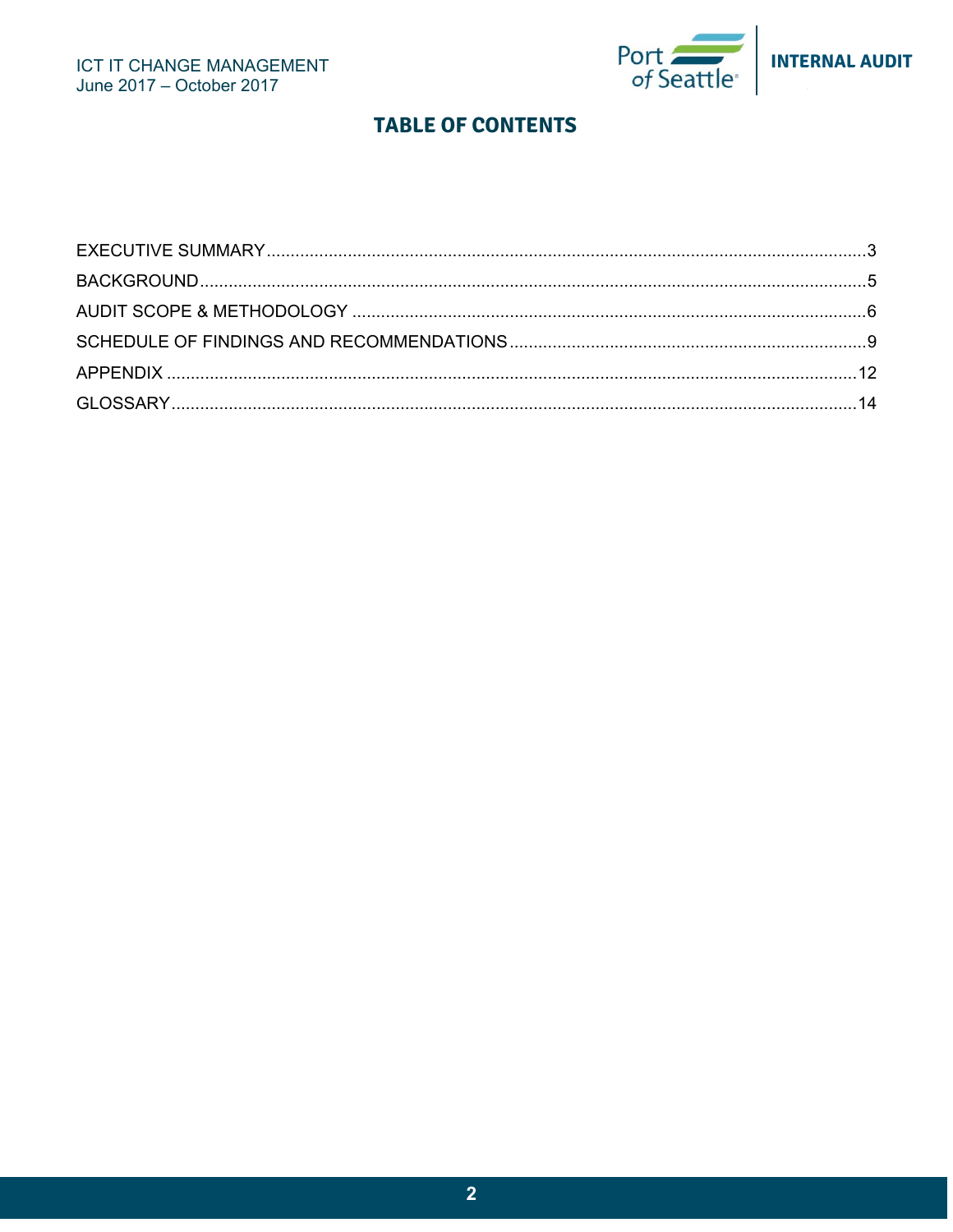

# **EXECUTIVE SUMMARY**

As part of the 2017 Port of Seattle Internal Audit Plan, Point B completed an audit of the Information and Communications Technology Department (ICT) IT Change Management process and tools for the period June 17, 2017 – October 30, 2017. The audit assessed ICT's controls for managing change to ICT's production applications and infrastructure. IT Change Management is not directly subject to external regulatory or financial control requirements; however, an ineffective change management process can result in downtime for critical business systems.

We found that ICT's IT Change Management process is clearly defined and well-practiced. The number of unplanned outages caused by IT changes is low and customers report very few significant disruptions despite a near-daily frequency of changes. These are both positive Key Performance Indicators. However, ICT management and staff recognize that additional process improvements, tools, and controls will reduce risk further. The audit identified two key opportunities for improvement:

- ICT's four independent service management applications lack the integration necessary to effectively manage and measure change across the Port's complex applications and infrastructure. IT Change Management Key Performance Indicators (KPIs) cannot be accurately measured. Collateral impacts to integrated systems might not be identified and mitigated in advance, resulting in unplanned business outages.
- ICT and Aviation Maintenance do not share common processes and tools to manage change in business systems that span the responsibilities of both organizations. Lack of a mutual approach to Change Management and a single source of record for system configurations greatly increase the risk of unplanned business disruptions. We recognize that this is currently not possible, but suggest this as a consideration for the long range plan.

We believe that the evidence obtained during the audit provides a reasonable basis for our findings and conclusions based on our audit objectives.

Management agrees with the issues and has developed action plans to remediate these issues. (See schedule of findings and recommendations in the attached document). We extend our appreciation to the management and staff of the Information & Communications Technology Department and to Aviation Maintenance for their assistance and cooperation during the audit.

Glenn C Ferranded

Glenn Fernandes Scott Watson Director, Internal Audit **Principal Consultant** Port of Seattle **Point B**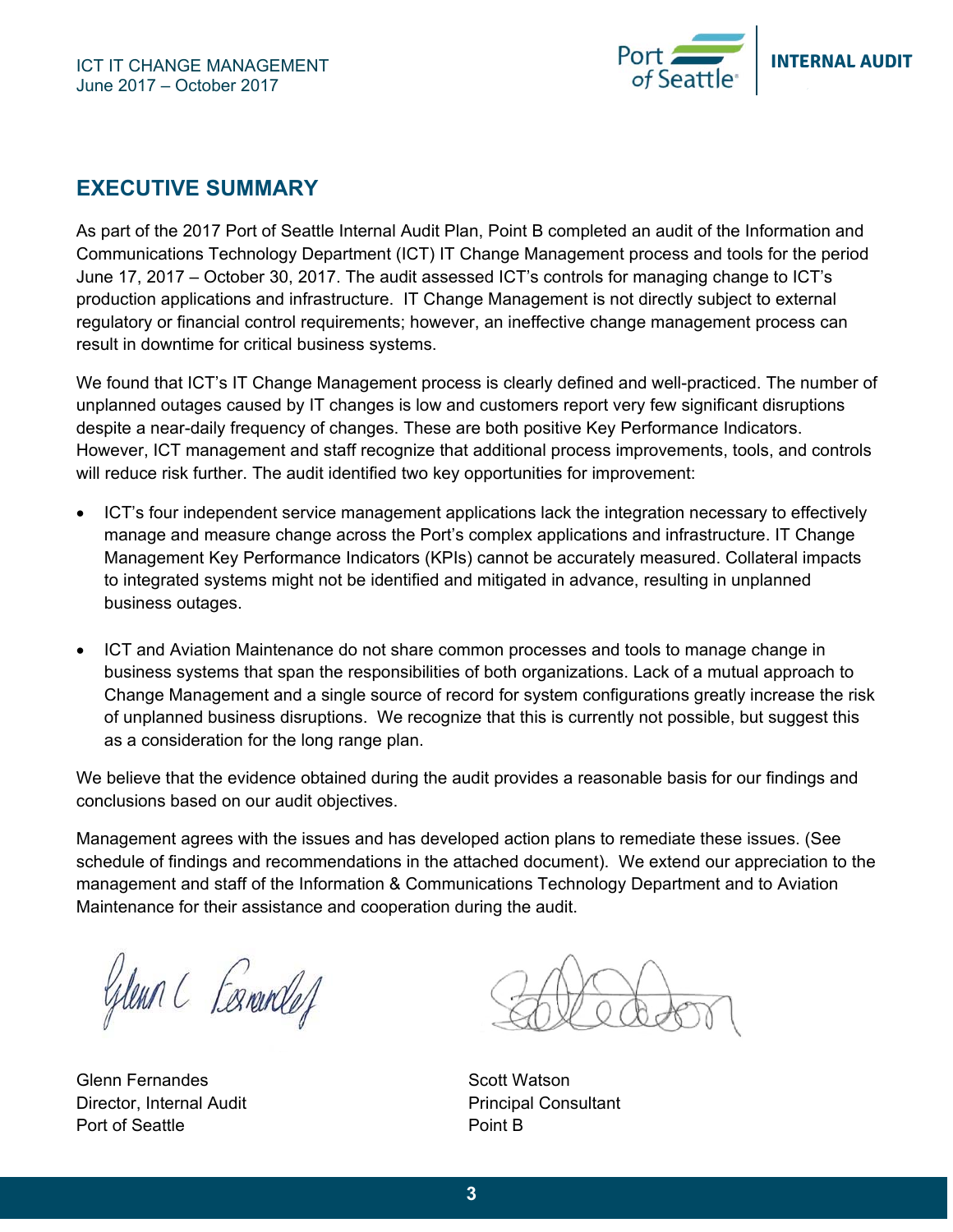

## **RESPONSIBLE MANAGEMENT TEAM**

Peter Garlock, Chief Information Officer (CIO) Matt Breed, Director ICT Infrastructure Services Kim Albert, Director ICT Technology Delivery Selena Tonti, Director Security and Preparedness Lance Lyttle, Managing Director Aviation Stuart Mathews, Director AV Maintenance Gary Richer, Sr. Manager Aviation Maintenance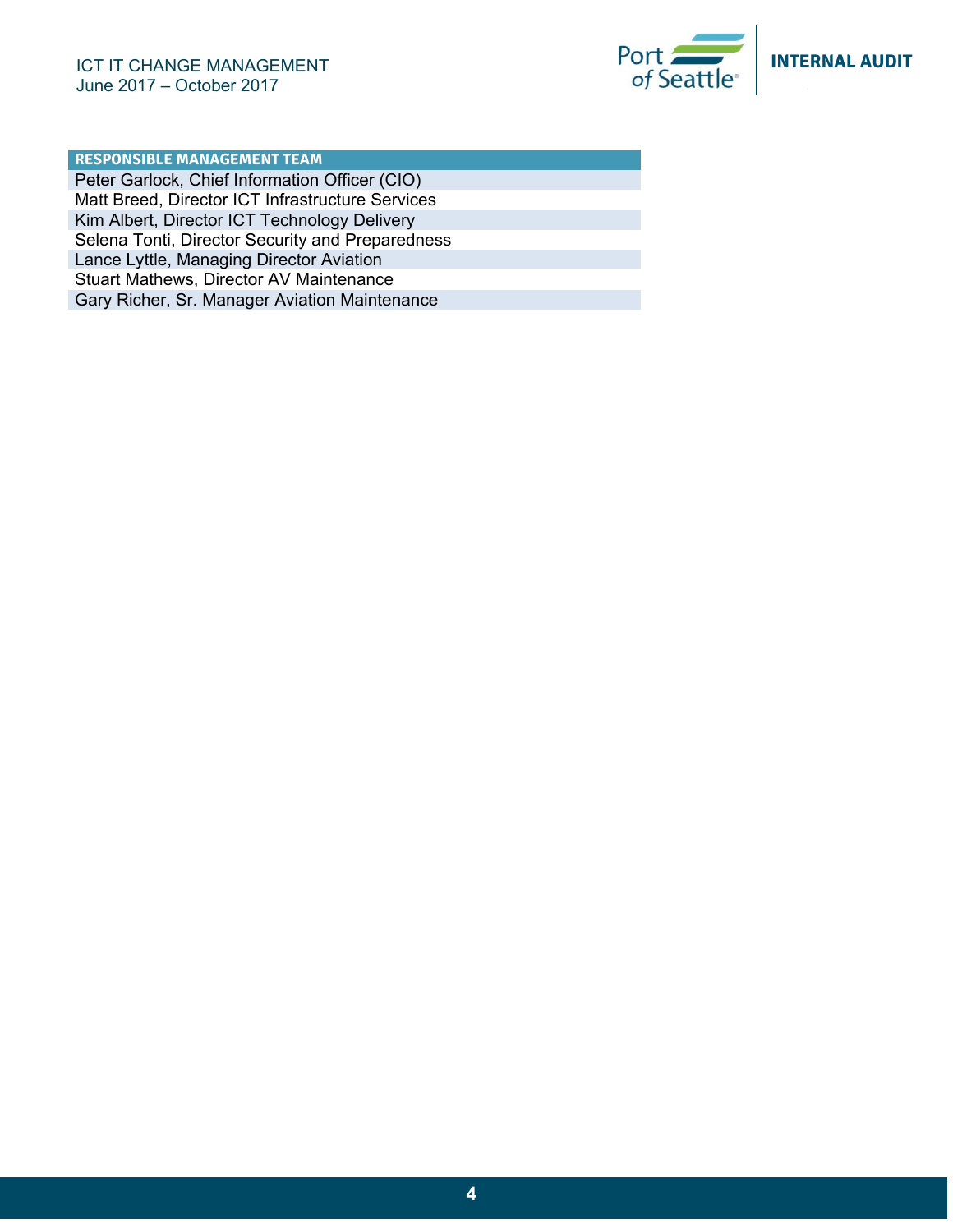

# **BACKGROUND**

The Port of Seattle Information and Communications Technology Department (ICT) provides enterprise technology services to all Port offices and facilities as well as the Port's tenants and guests. Services include the design, installation, operation, and support of custom and off-the-shelf business applications for the Port's business units, as well as the underlying technology infrastructure, information security, end user support, and project management.

IT Change Management governs the identification, prioritization, authorization, release, and communication of all changes to production technology environments. The process objectives are to:

- 1. Identify and quantify the risk and impact of changes to the production technology
- 2. Minimize both planned and unplanned business service disruptions
- 3. Manage the prioritization and release of change to production environments
- 4. Effectively communicate upcoming changes and disruptions to affected business stakeholders

ICT Personnel are required to adhere to the IT Change Management process for all changes to the Production and Pre-Production environments. Each week, proposed changes are recorded in an IT Change Management log, reviewed by key personnel from each IT discipline, discussed at the weekly Change Advisory Board (CAB) by all technical teams, and if approved are released into the production environment and communicated to customers. In the event of a sub-optimal or failed change, the CAB conducts a post-change review (PCR) the following week and the root cause of the failure is used to reduce future incidents.

ICT actively executes and enforces IT Change Management. The audit noted that management reinforcement of the process's importance is oral, documented by policy, and visual. For example, the policy is posted at the end of every equipment rack in the data center as a reminder. The process is engrained in the culture of the organization; it's a sign of a mature process and organization.

The ICT IT Change Management process manages approximately 1,700 changes annually.



*Figure 1. IT Change Management signage*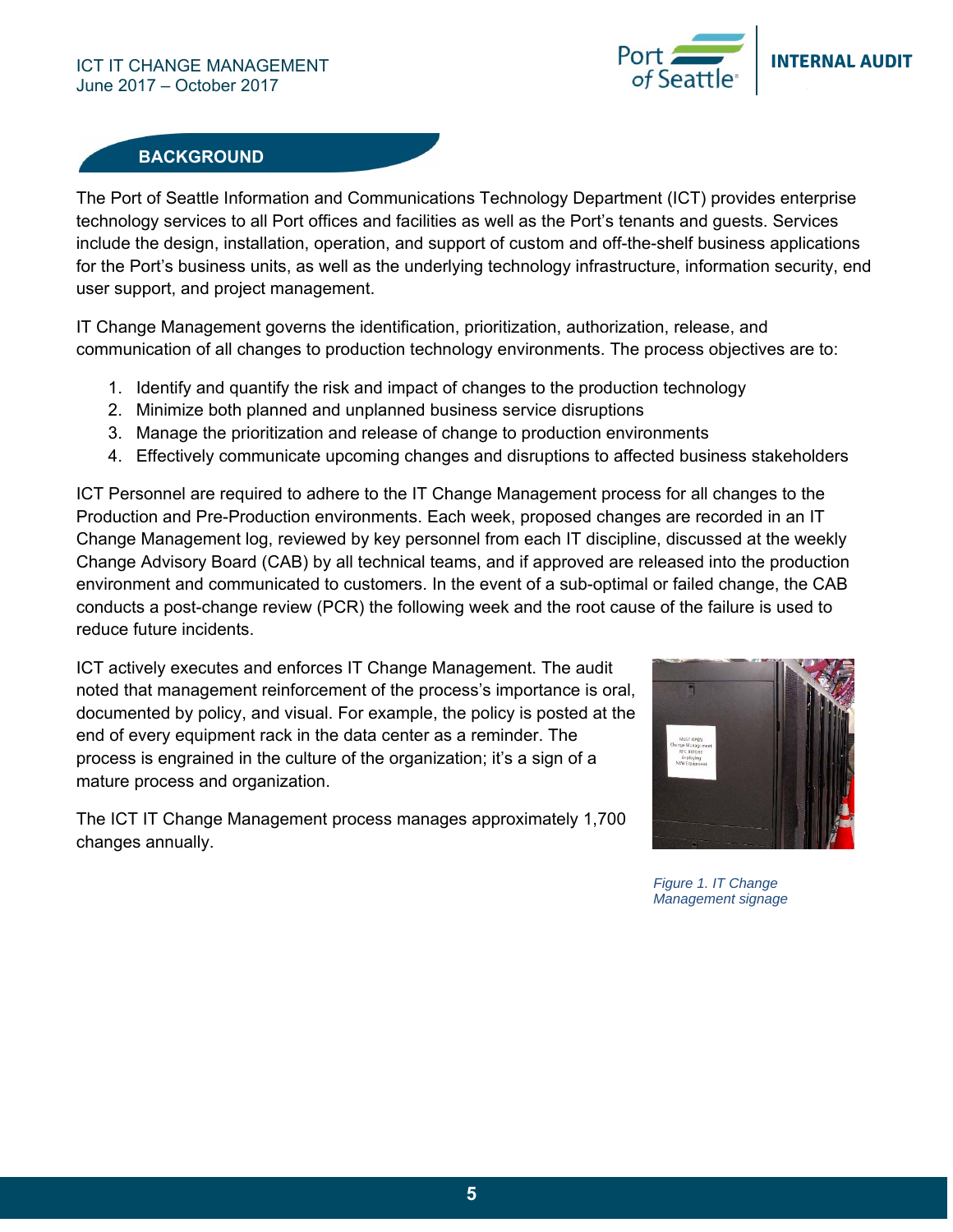

# **AUDIT SCOPE & METHODOLOGY**

#### **OBJECTIVE**

The Port relies heavily on complex technology and information systems to manage its diverse operations and to drive success of its initiatives, strategies, and programs. As such, effective controls over information systems and related operations are critical to assure the integrity, reliability, and continuity of its business operations. The objective of this audit was to assess the appropriateness, efficiency, and effectiveness of ICT's IT Change Management process against the business requirements and industry best practices, and to validate that controls are appropriate to maintain the objectives of the process.

The audit included the following actions to meet those objectives:

- Determine if the existing process definition adheres to industry-accepted best-practices and frameworks
- Verify that ICT executes the process with sufficient diligence, management, and oversight to achieve the process objectives
- Determine whether the process controls are sufficient to monitor and maintain the process efficacy
- Assess whether ICT's process effectively meets the business requirements for volume and velocity of change
- Evaluate controls governing the use of normal, standard, and unscheduled change categories
- Review the appropriateness of the roles and responsibilities of the process owners and participants
- Determine whether effective integration is maintained between IT Change Management and three other key Service Management processes: Incident, Problem, and Asset
- Provide ICT with expert perspective on high-functioning IT departments, including real-world insight on how the Port's practices compare to similar organizations
- Where appropriate, identify pragmatic corrective actions to improve or maintain the existing process
- Customize the audit's level of specificity, testing, and reporting to the business requirements of the Port such that outcomes will best meet the needs and goals of the Port

Organizations typically leverage frameworks for best practice IT Change Management processes such as: ITIL, Control Objectives for Information and Related Technologies (COBIT), or International Standards Organization (ISO) Frameworks provide. While these frameworks outline critical components of service management processes, they are not specifically directive and organizations are expected to adapt the framework to their individual business requirements. The audit considered these differences. ICT uses ITIL as their primary framework for developing processes.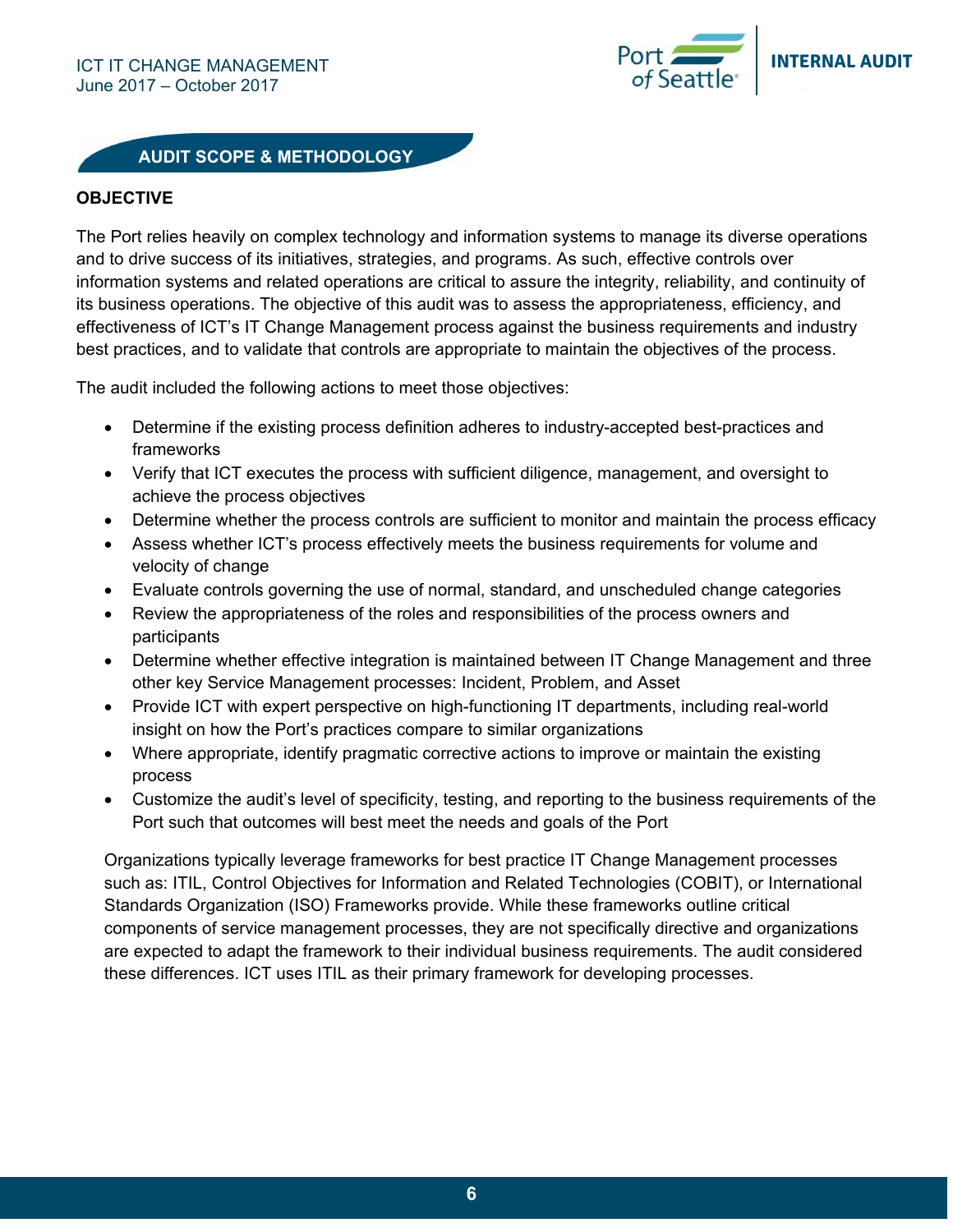

### **IN-SCOPE:**

- ICT's IT Change Management process
- Process hand-offs and interfaces to other critical service management processes, specifically Incident, Problem, and Asset Management
- Roles and responsibilities of the process owners
- Existence and effectiveness of the process controls
- Changes executed between July 1, 2015 and June 30, 2017

# **OUT-OF-SCOPE:**

- Audit of Incident, Problem, and Asset service management processes
- Substantive testing of financial impacts IT Change Management does not have fiscal component and does not impact accounting or financial statements
- IT Change Management practices of non-ICT departments, such as Aviation Maintenance (Electronics Technicians), except as to gather their insight as participants in the ICT process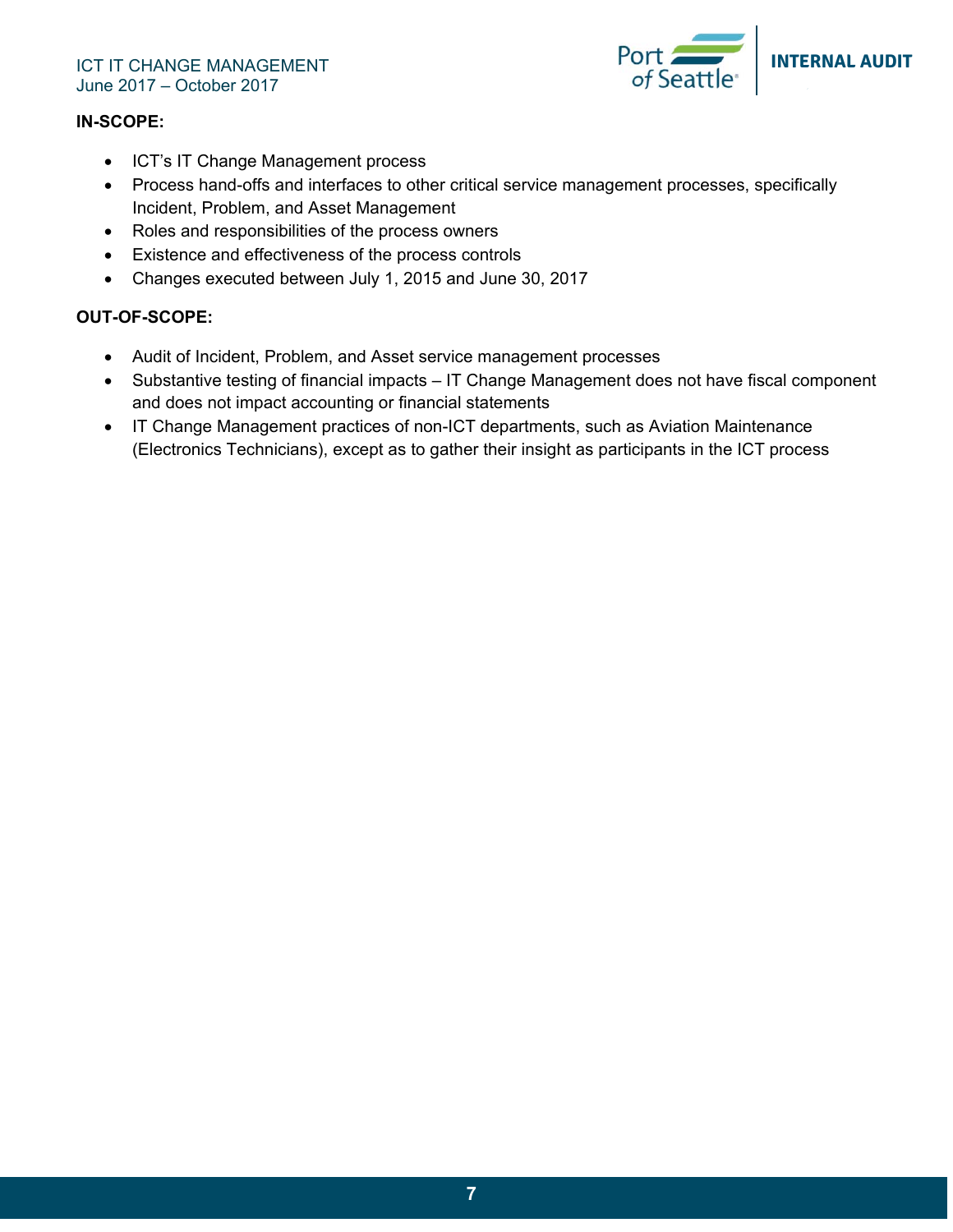

### **APPROACH**

The following diagram outlines the audit approach. Point B, an external management consulting firm, conducted this audit under the oversight of Port of Seattle's Internal Audit department. Point B has been engaged to augment Internal Audit with deep expertise in the people, process, and technology aspects of IT Change Management.

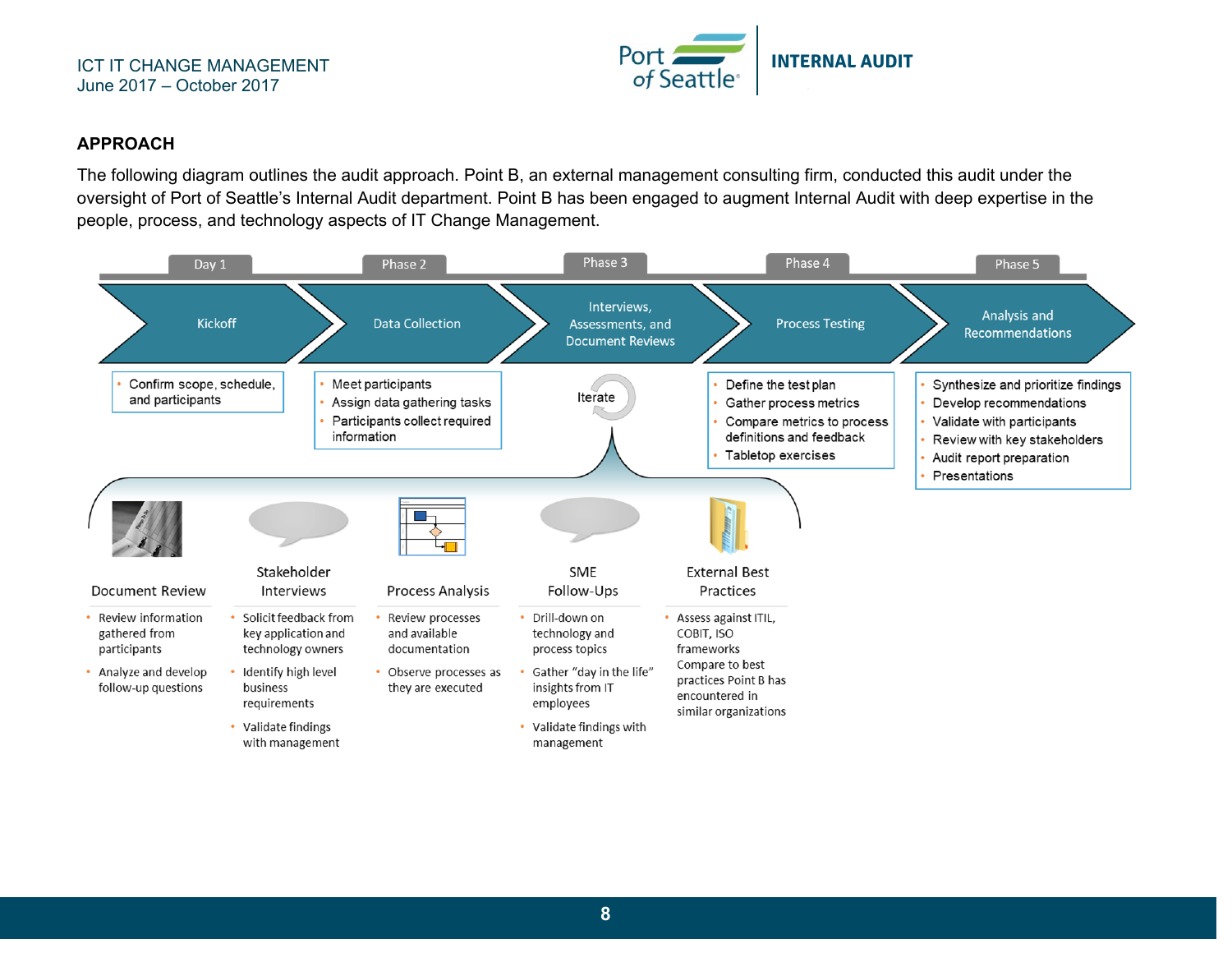

# **SCHEDULE OF FINDINGS AND RECOMMENDATIONS**

# **1) RISK RATING: MEDIUM**

ICT's four independent service management applications lack the integration necessary to effectively manage and measure change across the Port's complex applications and infrastructure. IT Change Management Key Performance Indicators (KPIs) cannot be accurately measured. Collateral impacts to integrated systems might not be identified and mitigated in advance, potentially resulting in unplanned business outages.

ICT maintains several self-developed and purchased applications for managing IT services. The IT Change Management process uses a Microsoft SharePoint and InfoPath tool to record and approve changes. IBM's Maximo application is used to manage incidents and service requests and some change requests. Assets are tracked in the PeopleSoft financials application. Relationships between applications, servers, and storage are recorded in a custom-built Application Catalog. While each tool supports the basic functions for the process it serves, a mature ITIL service management implementation requires a fully integrated toolset.

During the audit, several basic IT Change Management Key Performance Indicators could not be measured. The audit attempted to calculate these using extracts from each of the source systems, but could not due to insufficient data and data relationships between systems. These KPIs included:

- 1. Change success rate (successful changes as a percentage of total changes)
- 2. Number of failed changes
- 3. Number of changes that caused unplanned business disruptions
- 4. Percentage of changes with incomplete or incorrect impact assessments (applications affected that were not identified ahead of the change)
- 5. Number of configuration discrepancies found as a result of changes
- 6. Frequency of major incidents and unplanned outages by type of change and severity of customer impact

Key root causes included:

- 1. Lack of standardized coding practices and data structures between the IT Change Management tool, Application Catalog, Maximo, and PeopleSoft applications
- 2. The IT Change Management process only governs changes entered into SharePoint; Maximo changes are not reviewed
- 3. Maximo incidents do not identify the specific change that caused the service disruption
- 4. Maximo identifies persons impacted by a failed change, not the application that failed

ICT has adopted the industry-best-practice ITIL methodologies developed by the British government to maintain effective service levels. ICTs processes are mature and practiced, but not supported with adequate tooling. In order to continue to be effective, a new integrated service management toolset is required – one that is built for ITIL methodologies and capable of addressing the Port's complex technology environment.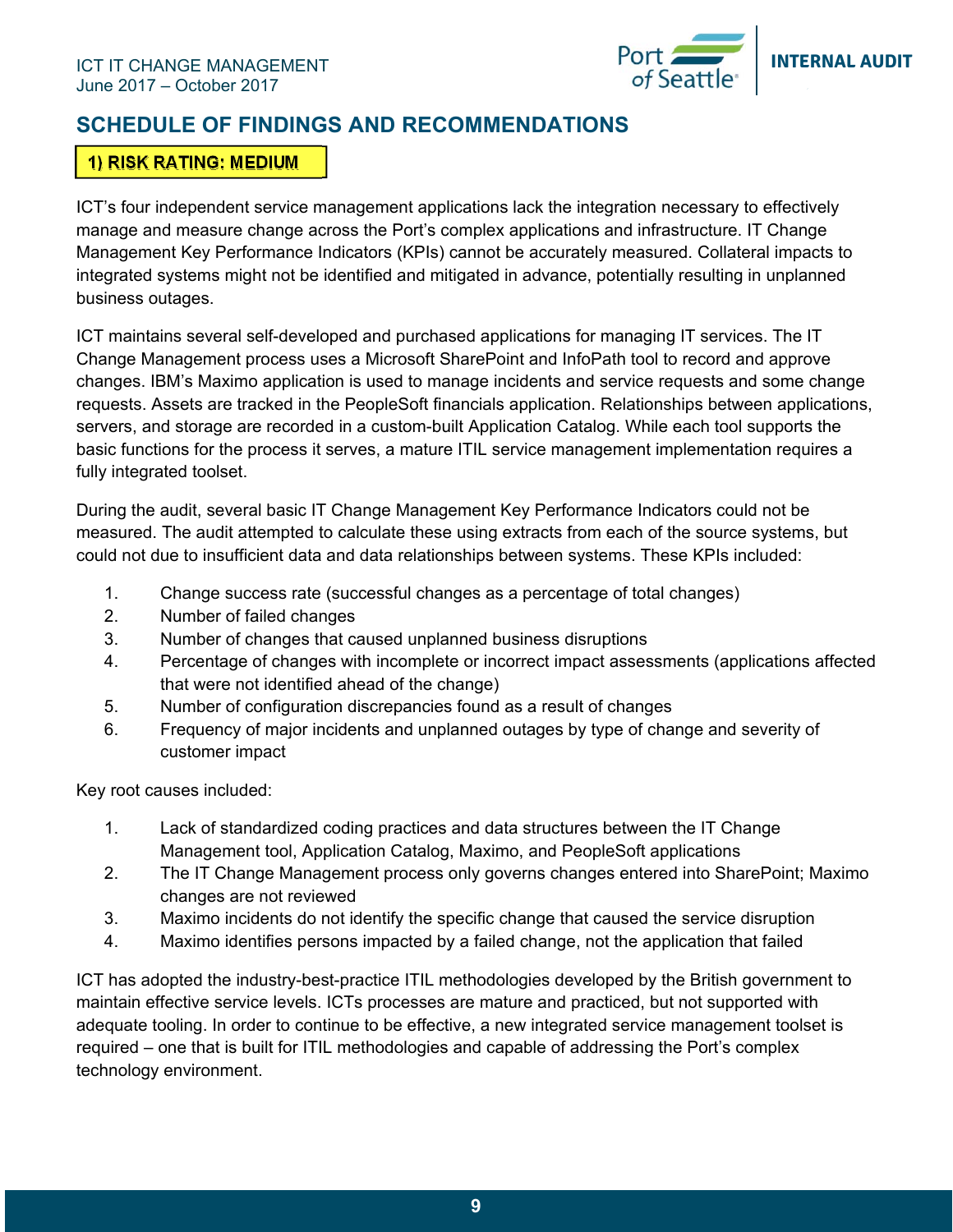

#### **Recommendation**

- 1. Initiate a project to replace the existing independent tools with a single, integrated service management application
- 2. Adapt the existing IT Change Management process to take advantage of the new service management toolset
- 3. Assign responsibility for regularly measuring and communicating IT Change Management Key Performance Indicators
- 4. Develop process controls and measures for maintaining the accuracy of the configuration data supporting IT Change Management

### **Management Response:**

Management agrees with the assessment and recommendations.

A new toolset has already been selected and a project has been initiated with an estimated completion of initial deployment by March 31, 2018. KPIs, process controls and measures will follow the initial deployment and are expected to be completed by June 30, 2018.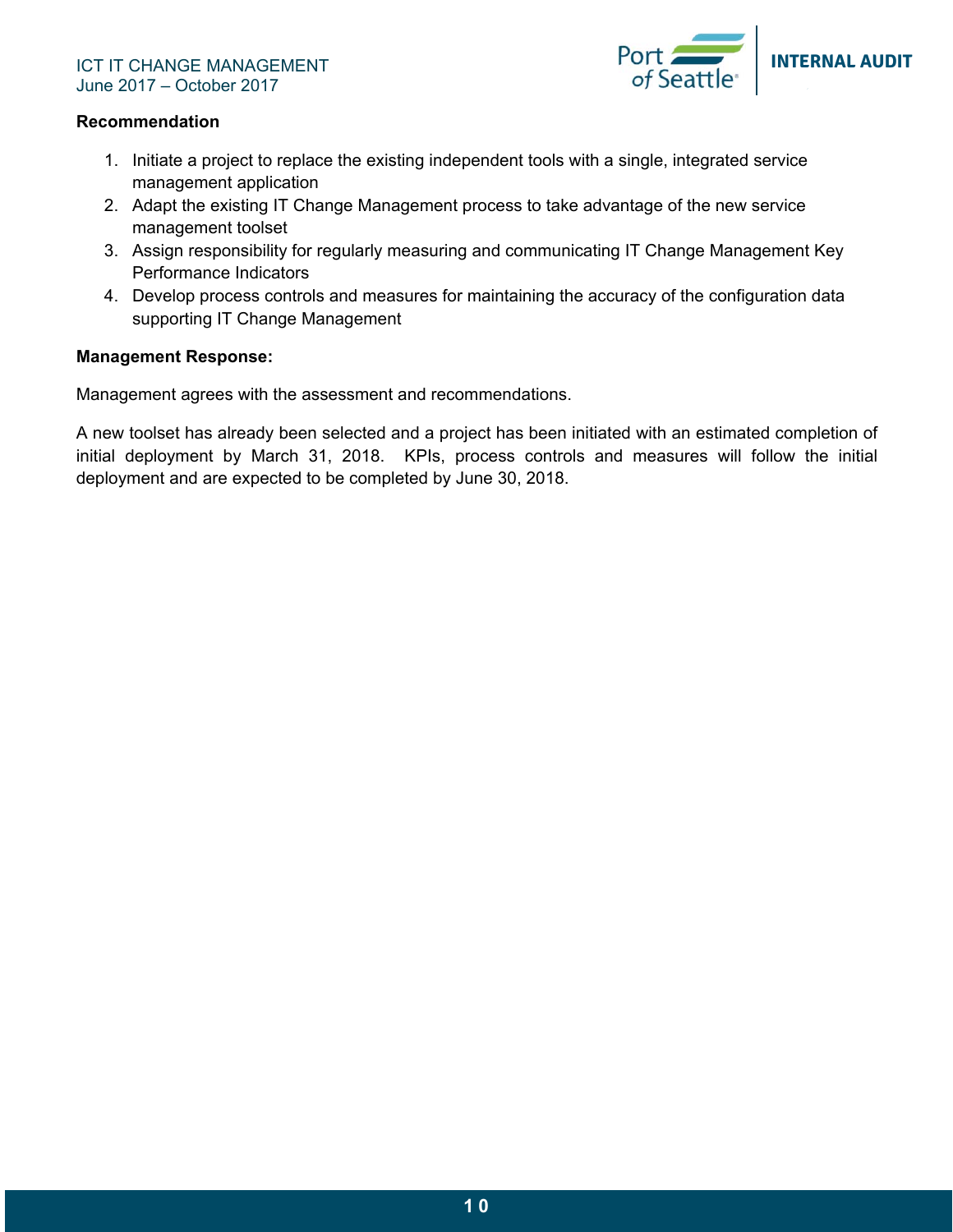

# **2) RISK RATING: MEDIUM**

ICT and Aviation Maintenance<sup>1</sup> do not share common processes and tools to manage change in business systems that span the responsibilities of both organizations. Lack of a mutual approach to IT Change Management and a single source of record for system configurations greatly increase the risk of unplanned business disruptions.

The Port of Seattle's business units rely on a web of tightly-integrated systems supported by Information & Communication Technology (ICT) and Aviation Maintenance. ICT leverages a formal change management process and toolset, based on ITIL best practices, that has been in place for approximately 8 years. Aviation Maintenance leverages ICT's process and tools for changes that impact the financial systems, but the organization has an independent process to support change management on other applications. Both organizations agree that opportunities exist to share practices, tools, and information in order to jointly reduce the risks of unplanned business disruptions.

Industry best practices recommend that all Information Technology departments in an organization use a shared set of Service Management processes and tools. This allows individual IT teams to identify crosssystem dependencies, engage their counterparts for insight, increase communication and coordination during changes, and reduce unplanned business disruptions. We realize that in the immediate term, using a shared set of Service Management processes and tools is unrealistic. However, due to the importance of Change Management and the impact it can have on critical systems, Internal Audit will recommend that the organizations consider this for their long range plan. Additionally Internal Audit will independently review the Aviation Maintenance Change Management process in 2018.

# **Recommendation**

 $\overline{a}$ 

1. We recommend that the two organizations leverage off each other to identify shared tools and processes that can be used across both organizations to improve service management.

# **ICT Management Response:**

ICT Management agrees with the rating and recommendation.

# **Aviation Maintenance Management Response:**

Aviation Maintenance Management would like to invite the Audit Team to review the Electronic Technicians Change Management System. We believe this would provide aviation maintenance staff with input on how well the aviation Maintenance Change Management System process is functioning, and to provide input to ensure aviation maintenance processes are consistent with industry best practices. As ICT moves forward to upgrade their current Change Management system, aviation maintenance would like to participate from the beginning to determine if any new processes would also meet the needs of the entire organization, and provide a standard Change Management System for the two departments.

 $^{\text{1}}$  Aviation Maintenance was out of scope for this audit, however, this finding and the related risk, impacts both ICT and Aviation Maintenance and requires both parties to partner to develop a uniform process.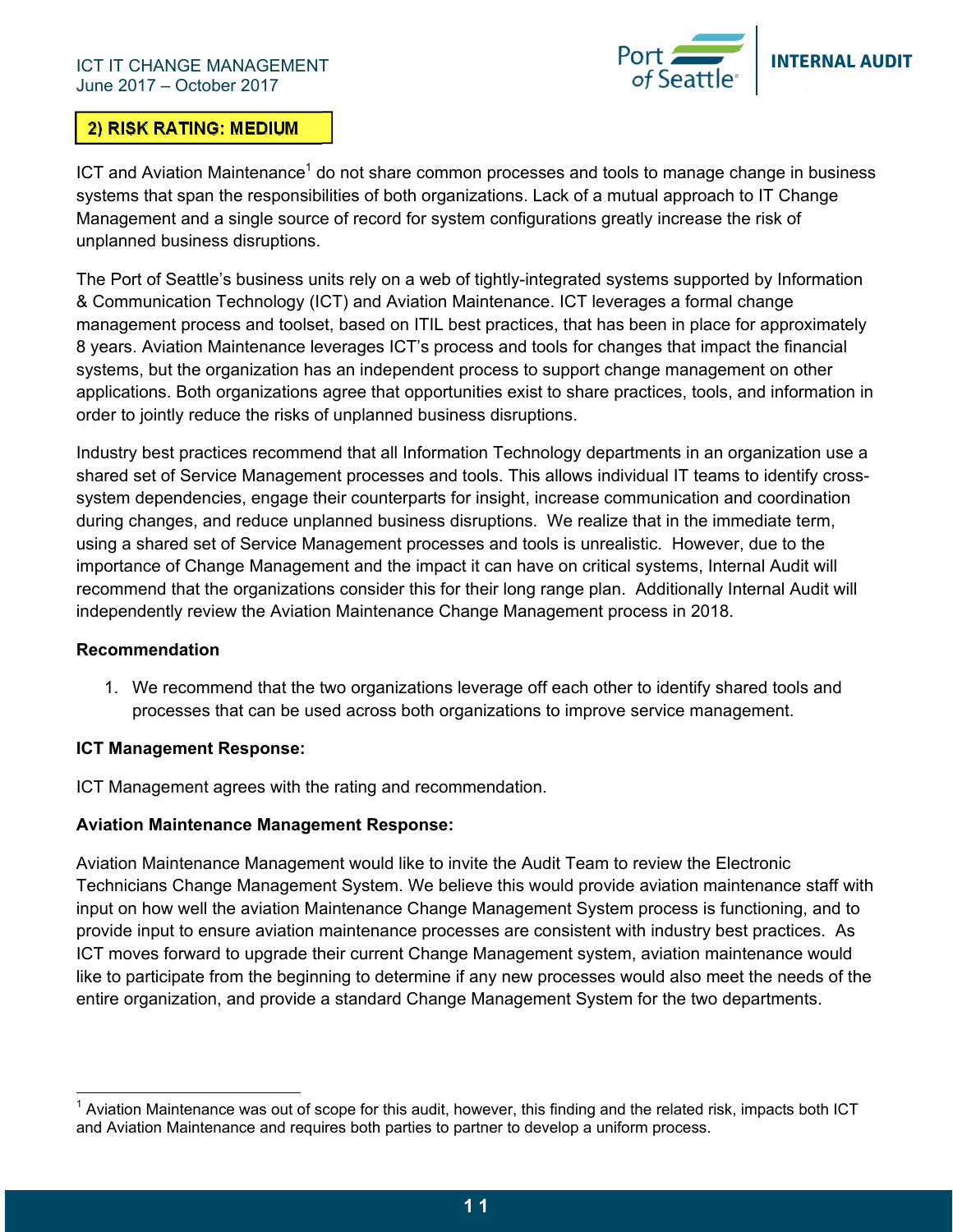

# **APPENDIX**

**1 2**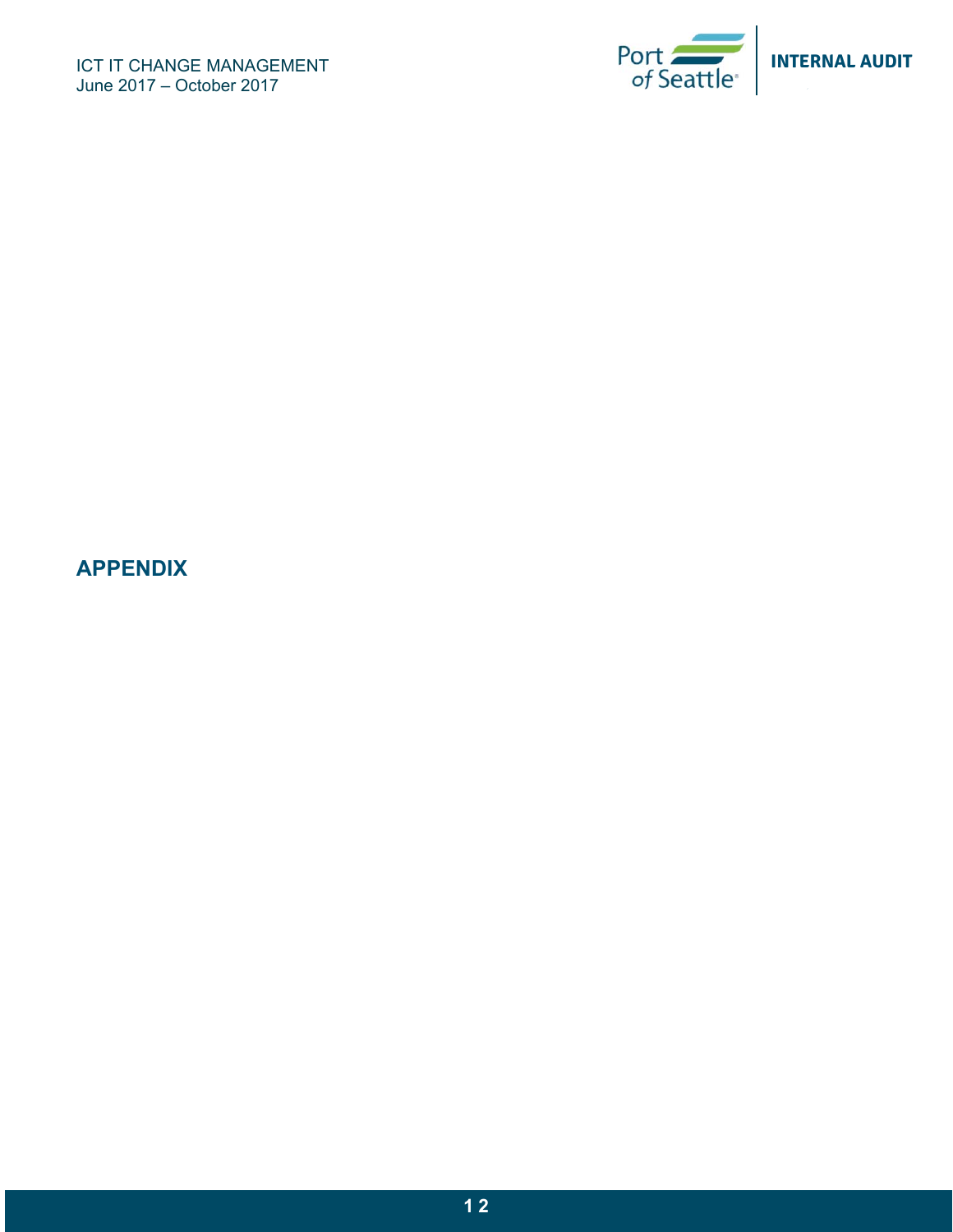

# **APPENDIX A: RISK RATINGS**

Findings identified during the course of the audit are assigned a risk rating, as outlined in the table below. The risk rating is based on the financial, operational, compliance or reputational impact the issue identified has on the Port. Items deemed "Low Risk" will be considered "Exit Items" and will not be brought to the final report.

| <b>Rating</b>             | <b>Financial</b>                                                                                      | <b>Internal Controls</b>                                                                                                                            | <b>Compliance</b>                                                                                                               | <b>Public</b>                                                                            | <b>Port Commission/</b><br><b>Management</b>                             |
|---------------------------|-------------------------------------------------------------------------------------------------------|-----------------------------------------------------------------------------------------------------------------------------------------------------|---------------------------------------------------------------------------------------------------------------------------------|------------------------------------------------------------------------------------------|--------------------------------------------------------------------------|
| <b>HIGH</b>               | Large financial<br>impact<br>Remiss in<br>responsibilities of<br>being a custodian<br>of public trust | Missing, or inadequate<br>key internal controls                                                                                                     | Noncompliance<br>with applicable<br>Federal, State,<br>and Local Laws,<br>or Port Policies                                      | High probability<br>for external audit<br>issues and/or<br>negative public<br>perception | Important<br>Requires immediate<br>attention                             |
| <b>MEDIUM</b>             | Moderate<br>financial impact                                                                          | Partial controls<br>Not adequate to identify<br>noncompliance or<br>misappropriation timely                                                         | Inconsistent<br>compliance with<br>Federal, State,<br>and Local Laws,<br>or Port Policies                                       | Potential for<br>external audit<br>issues and/or<br>negative public<br>perception        | Relatively important<br>May or may not<br>require immediate<br>attention |
| LOW/<br><b>Exit Items</b> | Low financial<br>impact                                                                               | Internal controls in place<br>but not consistently<br>efficient or effective<br>Implementing/enhancing<br>controls could prevent<br>future problems | Generally<br>complies with<br>Federal, State and<br>Local Laws or Port<br>Policies, but some<br>minor<br>discrepancies<br>exist | Low probability<br>for external audit<br>issues and/or<br>negative public<br>perception  | Lower significance<br>May not require<br>immediate attention             |